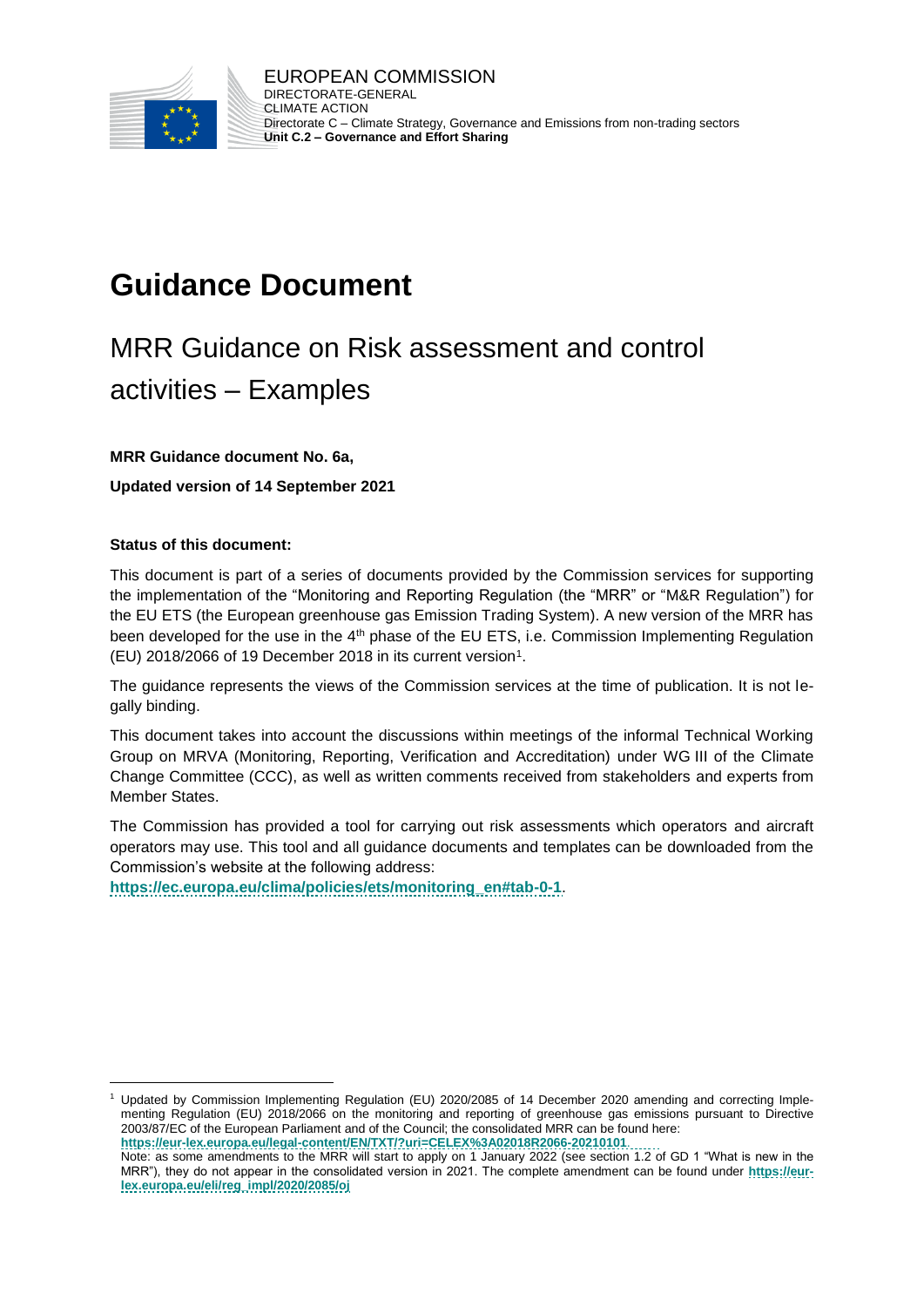## **Version History**

| <b>Date</b>          | <b>Version status</b>         | <b>Remarks</b>                                                                                                                                         |
|----------------------|-------------------------------|--------------------------------------------------------------------------------------------------------------------------------------------------------|
| 22 October 2013      | published                     | Endorsed by CCC on 11 July 2012                                                                                                                        |
| 31 May 2021          | For discussion<br>by TWG MRVA | Major revision: move from MRR 2012 to MRR<br>2018, including its revision in 2020, i.e. revision<br>for use in the 4 <sup>th</sup> phase of the EU ETS |
| 14 September<br>2021 | Final updated<br>version      |                                                                                                                                                        |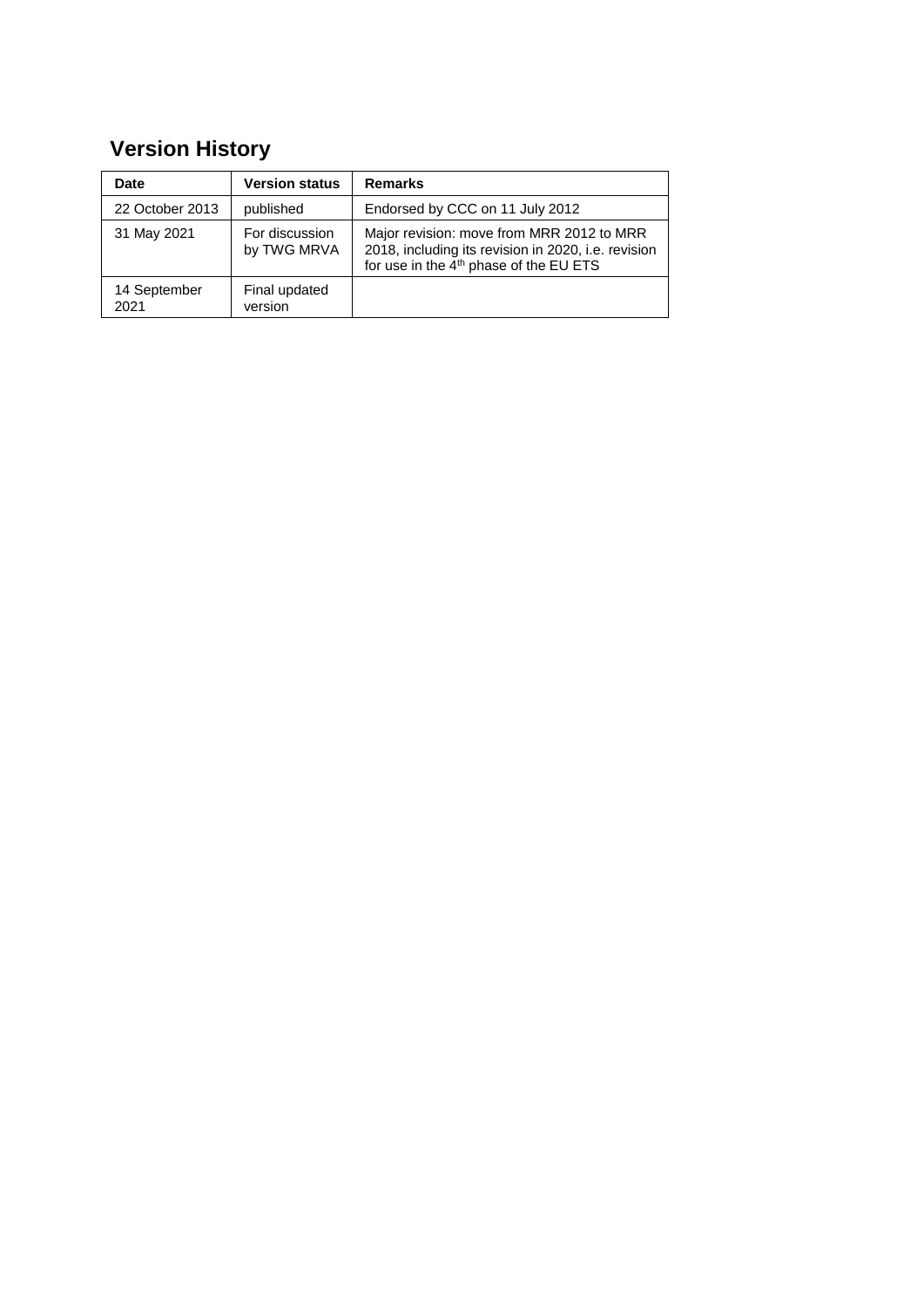## **1 INTRODUCTION**

## **1.1 General**

l

This document supplements GD 6 "Guidance on data flow & control activities" by presenting examples. For more details on data flow & control activities and on the risk assessment in the context of the monitoring and reporting of GHG emissions in the EU ETS, please refer to that guidance document $^{\text{2}}$ .

Note that the examples presented are quite common cases. Nevertheless operators should not be tempted to copy text from this document, but should always define their monitoring methodology in a very installation-specific way, choosing the most appropriate means of monitoring, with the lowest possible uncertainty and highest robustness against errors.

## **1.2 Background information**

Section 4.2 of Guidance Document 6 suggests carrying out the risk assessment for the whole data flow from obtaining primary data from measurement instruments to the final annual emissions report, including document management and storage of data. In order to lower the risk by subsequent control measures, it can be distinguished between the following cases:

- a) Control measures lowering the probability of an incident;
- b) Control measures lowering the impact of an incident;
- c) Combinations of a) and b) lowering both the probability and the impact of an incident.

In some cases it can be discussed whether a measure should be considered as a control measure or to be part of the data flow activities (i.e. part of the inherent risk). In any event the resulting probability and impact of the overall risk, i.e. Inherent Risk (IR) x Control Risk (CR), will be the same. In the examples below such situations are included. For transparency reasons usually both risk situations are included in the assessment, the one without and the one with the control measure.

For assessing the impact of control measures, the following guiding principles may be applied:

- Increasing the number of possibilities to obtain data reduces the probability of (total) failure. Without further measures, the impact stays the same, such as in example 1 below. This generally applies to all types of correlated measurements, such as measuring the same source stream under the same conditions etc.
- **Increasing the number of readings of the meter, or the number of representative samples for anal**yses, reduces the impact, because the individual reading refers to a smaller part of the total emissions.
- For control activities measures are useful which rely on correlated, but independently monitored data sources. E.g. it is often useful to monitor both the fuel input and the heat output (or product output) of a process simultaneously. The probability is low that reading of both parameters fails at the same time. For these cases, it is appropriate to consider probability of failure of the primary in-

<sup>2</sup> **[https://ec.europa.eu/clima/sites/default/files/ets/monitoring/docs/gd6\\_dataflow\\_en.pdf](https://ec.europa.eu/clima/sites/default/files/ets/monitoring/docs/gd6_dataflow_en.pdf)**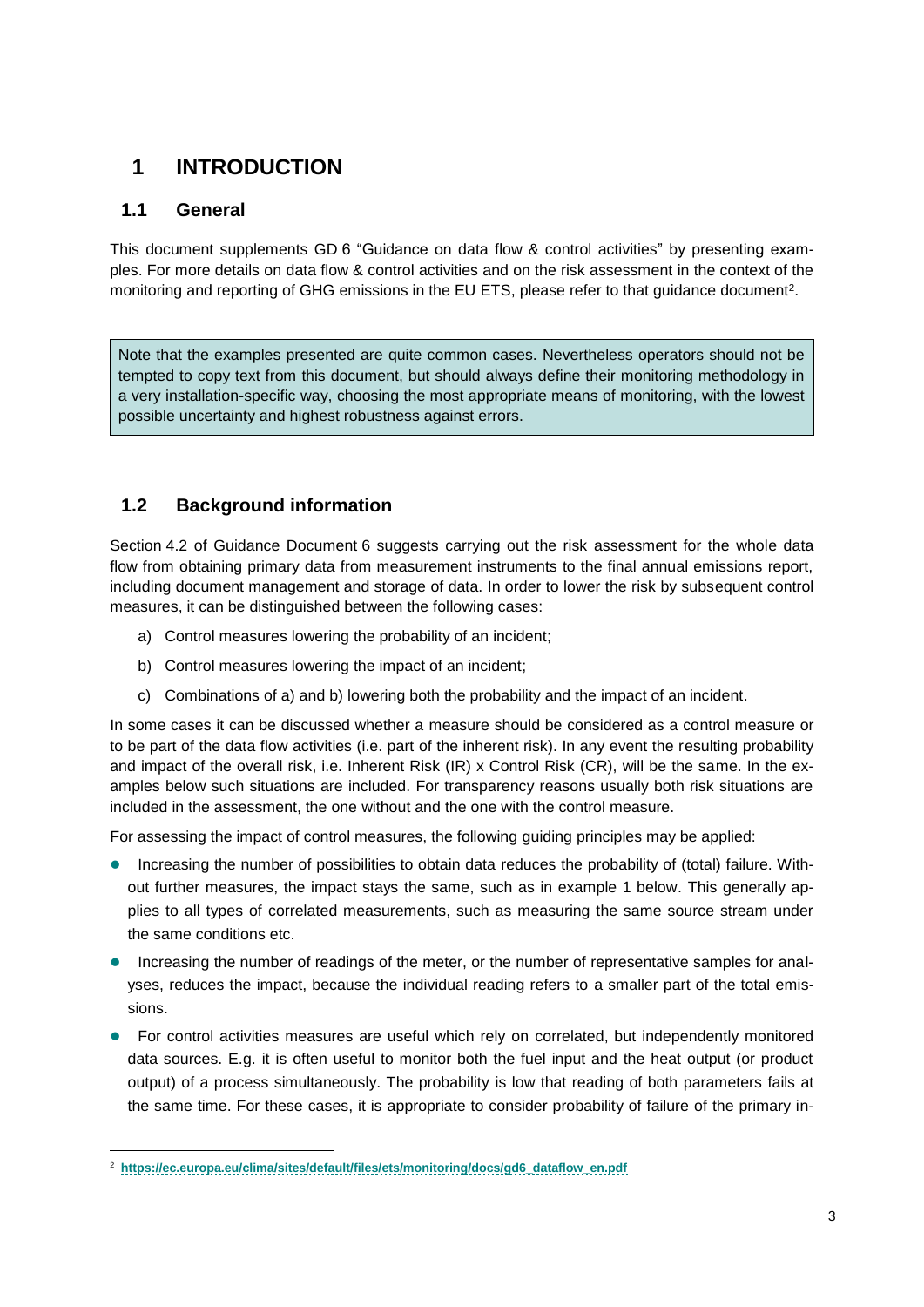strument as the probability that the incident occurs, but only the difference in uncertainty of the surrogate data as the worst case impact.

 Critical points in the data flow may offset the positive effect of other control activities. If for example all types of data are stored in the same (and only one) location, the effect of previous control measure may be lost again. For example, if all the data is stored in the same PC, and if backups are not made frequently, and also no paper copies of the primary data (meter readings, analysis results, etc) are kept, a single harddisk crash may have catastrophic impact on the whole data, and the control measure of parallel data sources is void.

In the exemplar, several control measures are sometimes proposed simultaneously. In general, this is a valid approach. Identifying and assessing risks separately from each other may often be difficult due to interdependencies or overlaps between individual incidents and control measures. Too detailed assessment will often not add any value to the assessment. Finally, spending too much effort on such details or interdependencies may distract the assessor from focussing on really critical issues exhibiting a non-acceptable risk level.

## **2 EXAMPLE INSTALLATION**

### **2.1 Information about the example installation**

The installation discussed in this chapter is producing lime, and is emitting on average 100,000 t  $CO<sub>2</sub>$ per year. The following source streams need monitoring:

| <b>Fuel/Material</b> | <b>Estimated emissions</b><br>(t $CO2/a$ ) | <b>Further information</b>                                            |  |  |  |  |  |
|----------------------|--------------------------------------------|-----------------------------------------------------------------------|--|--|--|--|--|
|                      |                                            | Activity data determined by invoices                                  |  |  |  |  |  |
| Natural gas          | 25,000                                     | Calculation factors determined by us-<br>ing national default values  |  |  |  |  |  |
| Lime                 |                                            | Activity data determined by weighing<br>of trucks upon delivery       |  |  |  |  |  |
|                      | 75,000                                     | Calculation factors determined by<br>sampling and laboratory analyses |  |  |  |  |  |

## **2.2 Data flow and Control activities**

#### **2.2.1 General considerations**

This section discusses the general approach to determine the probability and impact levels of the inherent and control risk associated with each incident. The resulting exemplar risk assessment for the example installation can be found after this section.

As indicated in sections 4.3.1 and 4.3.2 of Guidance Document 6 this assessment should rather be "semi-quantitative" than a mathematically demanding exercise. However, in the following examples still some calculations related to the example lime installation are carried to give an insight on the way of thinking behind the attributed probability and impact levels for the exemplar risk assessment.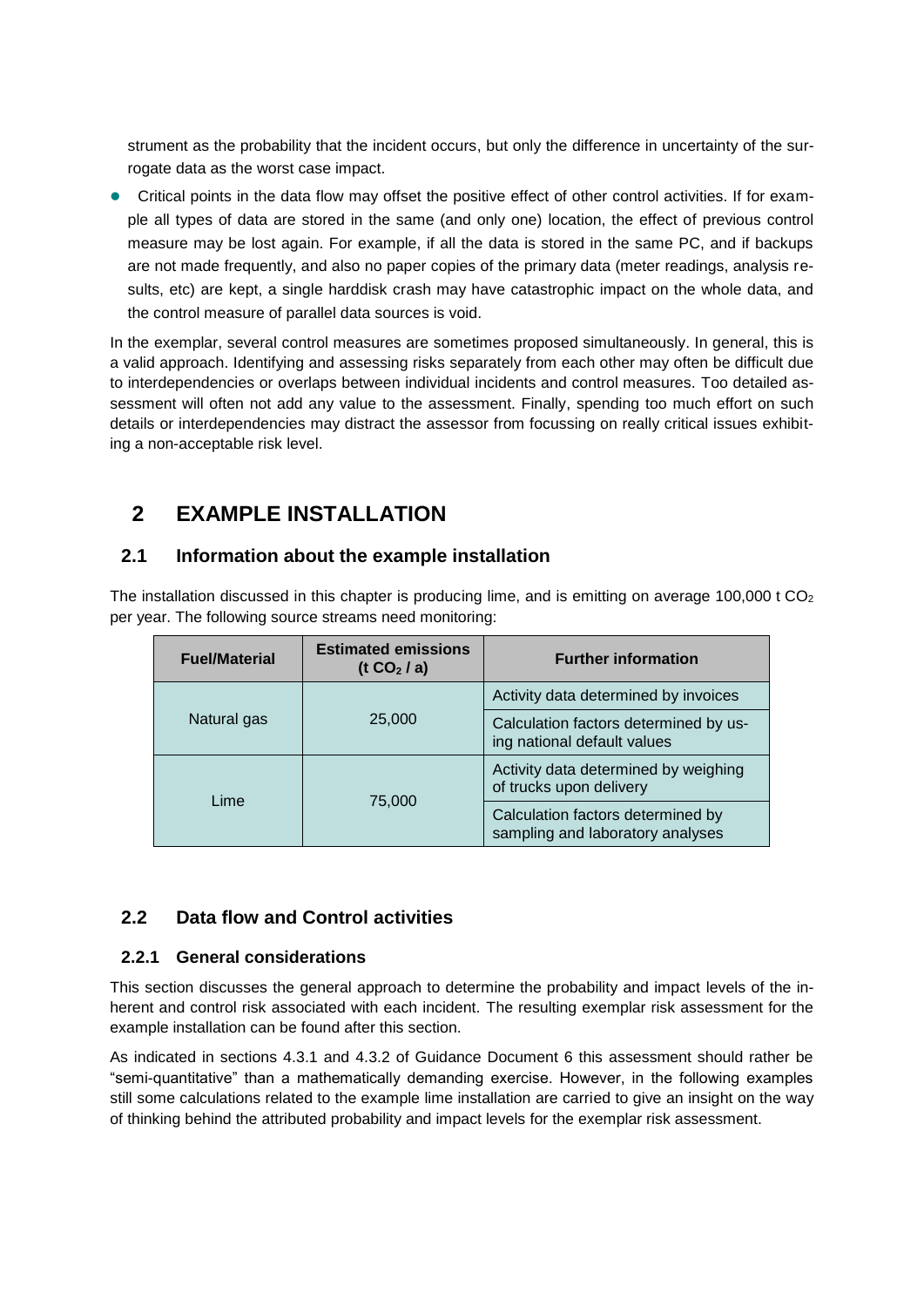#### **Examples for control measures lowering the probability of an incident:**

#### Example 1:

The natural gas fuel stream in the example lime installation is measured by a gas flow meter. As a control measure a secondary (redundant) gas flow meter could be installed.<sup>3</sup> This measure would impact the probability of the incident, because now both metering devices have to fail to lead to a loss of activity data due to gross failure of metering. However, the impact of such failure still is that in the worst case scenario activity data for the whole reporting period is lost. If the probability that one instrument fails is 10%, then the probability that both instruments fail within one reporting period is 10%² = 1% (corresponding to the statement: "gross failure of both metering devices within one reporting period happens every 100 years").

#### Example 2:

After the analysis of one batch of limestone in the example installation the laboratory recognises that the sample has been contaminated. As a result the emission factor of this batch is lost. However, as a control measure the laboratory is keeping retained samples according to common good laboratory practice. Due to the fact that samples from this batch can now be re-analysed, the probability that the emission of one batch is completely lost is greatly reduced.

#### **Examples for control measures lowering the impact of an incident:**

#### Example 3:

In addition to receiving monthly invoices for the natural gas in the example lime installation, the shift manager reads the gas meter e.g. weekly or even daily. The probability of a metering device's gross failure would still be 10% but the impact would only be 1/4 or even 1/30, respectively, of the original inherent risk.

#### Example 4:

Another and probably the most important influence on lowering the impact of an incident is the availability of plausibility (cross) checks. Such checks include comparison with data for e.g. heat, electricity or product production as well as data derived from correlating parameters or from historic trends.

#### **Examples for control measures lowering both the probability and the impact of an incident:**

#### Example 5:

l

In the example the operator is using invoices as the primary data source for determining the monthly activity data of the source stream "natural gas". Those invoices are based on the trading partner's readings of the main gas flow meter. As a consequence gross failure of the main gas meter may in a worst case scenario have an impact of  $2,000$  t  $CO<sub>2</sub>$ , i.e. 1/12 of the annual emissions from natural gas, for one reporting period. As this value is between impact levels  $3$  (1,000 t CO<sub>2</sub>) and 4 (5,000 t CO<sub>2</sub>) the more conservative level 4 is taken for further calculations. The operator assesses the probability of such failure to be about 10% (= probability level 3) which corresponds to the statement: "Gross failure of the main gas meter is expected to occur on average every ten years". The resulting inherent risk  $(R = P \times I)$  is 500 t CO<sub>2</sub>. This means that the expected risk for a misstatement before taking into account any control activities for each reporting period is 500 t CO2.

Since the flow meter is under national legal metrological control and maintenance or replacement is done in regular intervals the probability of gross failure is being reduced (assessed to occur with a probability of 1%, probability level 2). In addition to that, cross-checks with e.g. production data will even be available in case gross failure should still occur. Conservatively assuming that the correlation between production data and activity data exhibits an associated uncertainty of 25% the resulting im-

<sup>&</sup>lt;sup>3</sup> Note that pursuant to point (e) of Article 18(3) of the MRR the cost-efficiency of this improvement might be evaluated by assessing whether the annual costs for the secondary system can be considered unreasonable. For that purpose the benefit has to be calculated taking into account the default improvement factor of 1%, because the tier is not affected.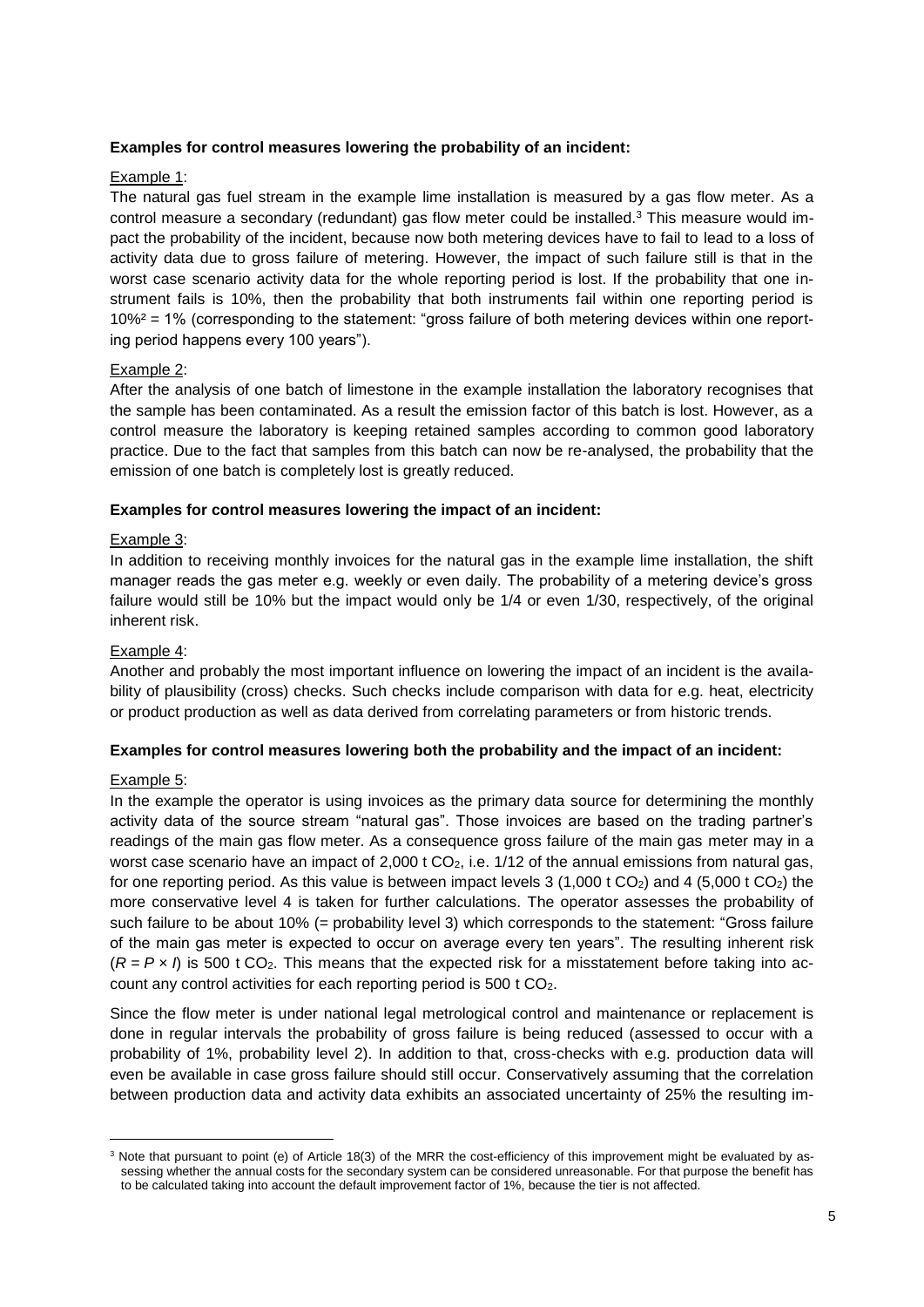pact would be  $500$  t  $CO<sub>2</sub>$  (impact level 2). This means that the expected risk for a misstatement after taking into account control activities for each reporting period is 5 t CO<sub>2</sub>

#### Example 6:

In the example the operator is determining the emission factor of the limestone (Monitoring Method A: Carbonate Input) in his own non-accredited laboratory. In case the log-book containing data for calculating the emission factor is lost, also the emission factor is lost. The inherent risk associated with such an incident is calculated taking into account that in the worst case (i.e. assuming the worst expected limestone quality) the limestone gathered from a quarry exhibits an emission factor of about 0.4 t CO<sub>2</sub>/t. This is deviating by approximately 10% from pure CaCO<sub>3</sub> (EF = 0.44 t CO<sub>2</sub>/t). With these assumptions the impact may be 10% of the annual emissions stemming from the decomposition of limestone, i.e. 7.500 t CO<sub>2</sub>. Therefore, the impact level in the example is 5 ( $> 5.000$  t CO<sub>2</sub>). As a control measure, data from the log-book is transferred to the electronic system at least weekly, hence reducing the impact of such loss to 1/52 of the annual value.

#### Example 7:

The same approach is applicable for assessing the risk that the installation's own laboratory does not provide correct results. Considering a potential inherent impact on the emission factor of 5% in the worst case the impact on the emissions is determined to be *5% × 75.000* = 3.750 t CO<sup>2</sup> / t, i.e. impact level 4. The participation of the installation's non-accredited laboratory in annual inter-laboratory testing as part of the procedure demonstrating equivalence to EN ISO/IEC 17205 serves as a control measure lowering the probability of this incident. Additional plausibility/cross-checks with historic data will lower the impact even further.

#### **2.2.2 Full exemplar risk assessment**

*Table 1. Risk matrix showing the levels of impact (in t CO2e) and probability (in % chance the incident occurs dur*ing one year) and the resulting risk (=probability x impact). It is distinguished between low (green), medium (yel*low), and high (red) risk.*

| Probability    | <b>Impact</b> | 1    | $\overline{2}$ | 3       | 4       | 5        |
|----------------|---------------|------|----------------|---------|---------|----------|
|                |               | 50,0 | 500,0          | 1.000,0 | 5.000,0 | 20.000,0 |
| 1              | 0,50%         | 0,3  | 2,5            | 5,0     | 25,0    | 100,0    |
| $\overline{2}$ | 1,00%         | 0,5  | 5,0            | 10,0    | 50,0    | 200,0    |
| 3              | 10,00%        | 5,0  | 50,0           | 100,0   | 500,0   | 2.000,0  |
| 4              | 20,00%        | 10,0 | 100,0          | 200,0   | 1.000,0 | 4.000,0  |
| 5              | 50,00%        | 25,0 | 250,0          | 500,0   | 2.500,0 | 10.000,0 |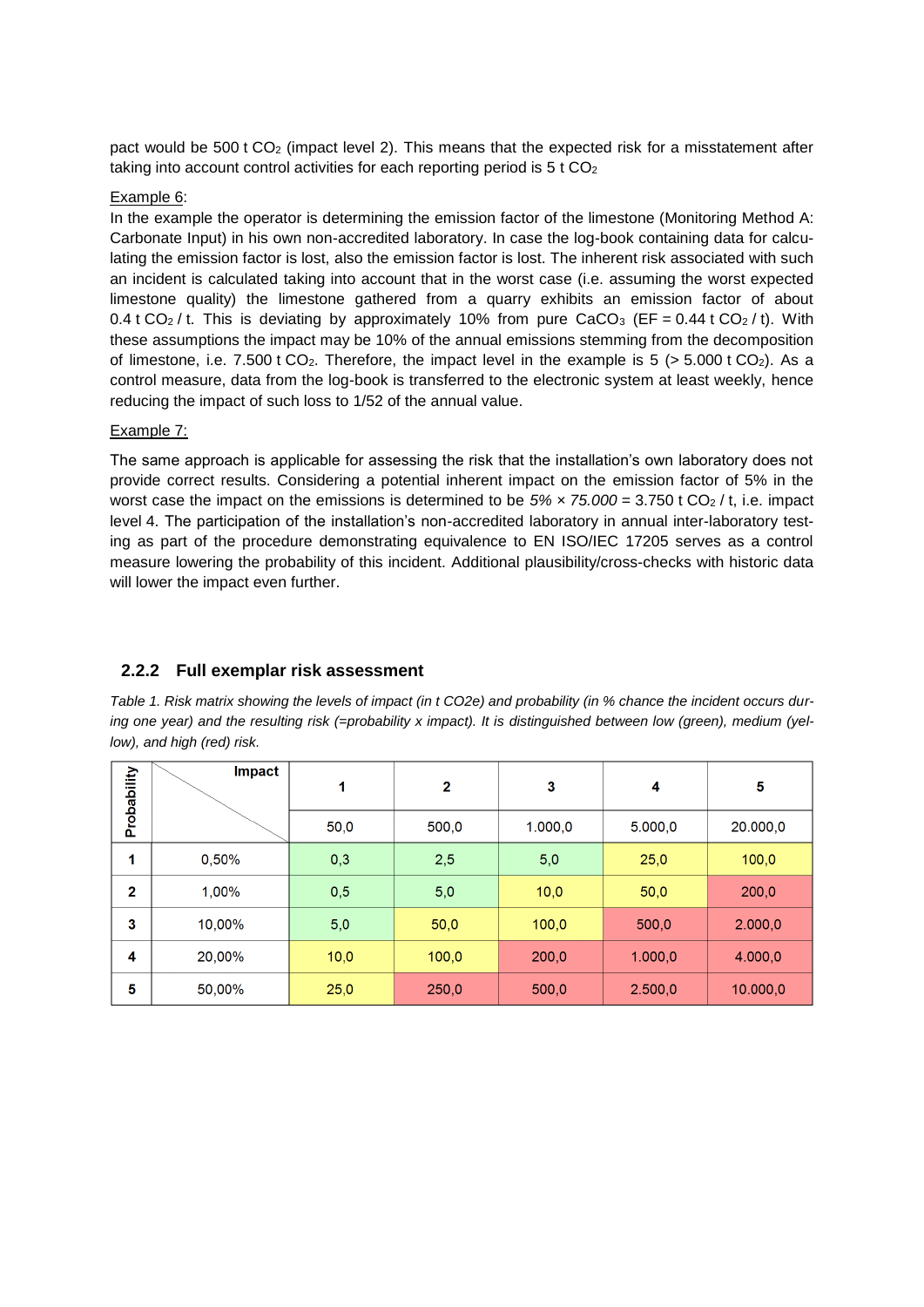

## EUROPEAN COMMISSION

DIRECTORATE-GENERAL CLIMATE ACTION Directorate C – Climate Strategy, Governance and Emissions from non-trading sectors **Unit C.2 – Governance and Effort Sharing**

#### 1 *Table 2. Exemplar risk assessment for a lime producing installation*

| Pro-                   | <b>Incident</b>                                                                        | <b>Type of risk</b>                                           | <b>Inherent Risk</b> |                |             |             | <b>Inherent Risk x Control Risk</b>                                                                                                                                   |                |                |     |             |
|------------------------|----------------------------------------------------------------------------------------|---------------------------------------------------------------|----------------------|----------------|-------------|-------------|-----------------------------------------------------------------------------------------------------------------------------------------------------------------------|----------------|----------------|-----|-------------|
| cess/Activity          |                                                                                        |                                                               | P                    |                | <b>Risk</b> |             | <b>Control Measure(s)</b>                                                                                                                                             | P.             |                |     | <b>Risk</b> |
|                        | Gross failure                                                                          | Activity data lost or in-<br>accurate                         | 3                    | $\overline{4}$ | 500.0       | <b>HIGH</b> | Fuel supplier contract $\rightarrow$ high availability; cross<br>check with invoices/production data (see procedure<br>on how to close data gaps)                     | $\overline{2}$ | $\overline{2}$ | 5,0 | <b>LOW</b>  |
| Main gas flow<br>meter | Meter malfunction                                                                      | Activity data lost or in-<br>accurate                         | 3                    | $\mathfrak{Z}$ | 100,0       | <b>MED</b>  | Fuel supplier contract $\rightarrow$ high availability; proce-<br>dure for corrective action part of EN ISO 9001                                                      |                | 3              | 5,0 | <b>LOW</b>  |
|                        | Missing calibrations                                                                   | Activity data incorrect<br>(drift or other inaccu-<br>racies) | 4                    | $\mathbf{3}$   | 200,0       | <b>HIGH</b> | Fuel supplier contract $\rightarrow$ high availability; quality<br>assurance procedure for maintenance part of EN<br>ISO 9001                                         | 1              | $\mathbf{3}$   | 5,0 | <b>LOW</b>  |
|                        | Display error or mis-<br>reading                                                       | Activity data incorrect                                       | 3                    | $\mathbf{3}$   | 100,0       | <b>MED</b>  | Cross check with production data; values reviewed<br>by a 2nd person                                                                                                  |                | $\overline{2}$ | 2,5 | <b>LOW</b>  |
|                        | Invoices wrong                                                                         |                                                               | 3                    | $\overline{4}$ | 500.0       | <b>HIGH</b> | Shift manager reads gas meter on 1 Jan each year<br>(at 11:30), compares with invoices; compare in-<br>voices with other months and previous years                    | $\mathbf{1}$   | $\mathbf{3}$   | 5,0 | <b>LOW</b>  |
|                        | Not appropriate for the<br>operating conditions or<br>not appropriately in-<br>stalled |                                                               | 3                    | $\overline{2}$ | 50,0        | <b>MED</b>  | Checklist comparing conditions applied and manu-<br>facturer's specification; personnel regularly educat-<br>ed (see procedure for managing O&M and ETS<br>personnel) |                | $2^{\circ}$    | 2,5 | <b>LOW</b>  |
|                        | Electronic volume<br>converter malfunction                                             |                                                               | 3                    | $\overline{c}$ | 50,0        | <b>MED</b>  | Fuel supplier contract $\rightarrow$ high availability; proxy da-<br>ta available (see procedure on how to close data<br>gaps)                                        | $\overline{a}$ | $\overline{2}$ | 5,0 | <b>LOW</b>  |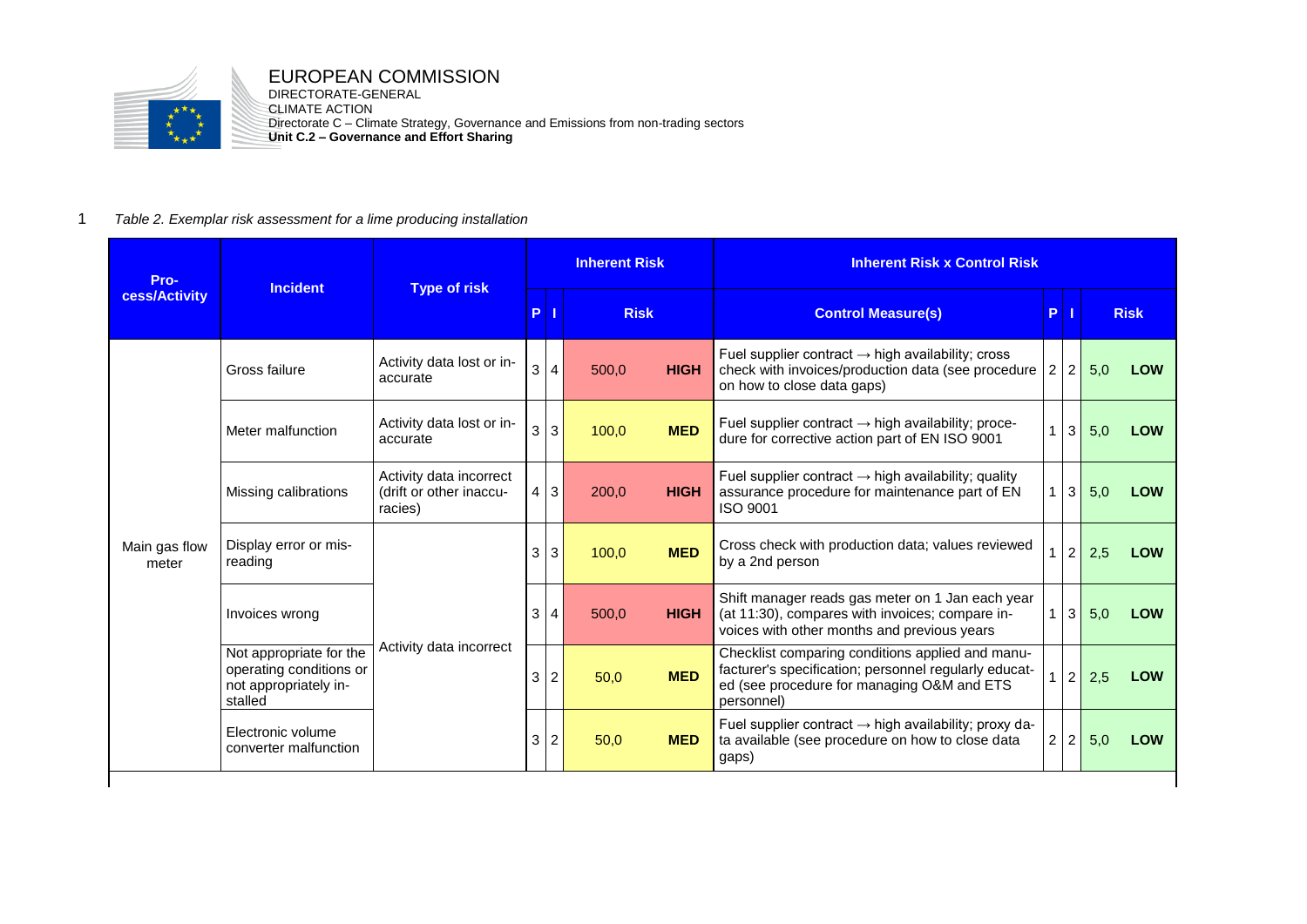| Pro-<br>cess/Activity                                      | <b>Incident</b>                                                                        | <b>Type of risk</b>                                           | <b>Inherent Risk</b> |                |             |             | <b>Inherent Risk x Control Risk</b>                                                                                                                                                 |                |                |             |            |
|------------------------------------------------------------|----------------------------------------------------------------------------------------|---------------------------------------------------------------|----------------------|----------------|-------------|-------------|-------------------------------------------------------------------------------------------------------------------------------------------------------------------------------------|----------------|----------------|-------------|------------|
|                                                            |                                                                                        |                                                               | P.                   | П              | <b>Risk</b> |             | <b>Control Measure(s)</b>                                                                                                                                                           | P <sub>1</sub> |                | <b>Risk</b> |            |
|                                                            | Gross failure                                                                          | Activity data lost or in-<br>accurate                         | 3                    | $\overline{2}$ | 50,0        | <b>MED</b>  | Cross check with invoices (supplier's metering da-<br>ta) and with production data                                                                                                  | 3              | $\mathbf{1}$   | 5,0         | LOW        |
|                                                            | Meter malfunction                                                                      | Activity data lost or in-<br>accurate                         | 3                    | $\mathbf{3}$   | 100,0       | <b>MED</b>  | Temporary use of invoices as data sources; proce-<br>dure for corrective action part of EN ISO 9001                                                                                 |                | $\mathbf{1}$   | 0,3         | LOW        |
| Truck weighing<br>bridge (lime-<br>stone activity<br>data) | Missing calibrations                                                                   | Activity data incorrect<br>(drift or other inaccu-<br>racies) | 4                    | 3              | 200,0       | <b>HIGH</b> | Cross checks with production data; quality assur-<br>ance procedure for maintenance part of EN ISO<br>9001                                                                          |                | $\overline{2}$ | 2,5         | <b>LOW</b> |
|                                                            | Display error or mis-<br>reading                                                       | Activity data incorrect                                       | 3                    | $\mathbf{3}$   | 100,0       | <b>MED</b>  | Cross check with invoices, supplier's metering data<br>and with production data; values reviewed by a 2nd<br>person                                                                 |                | $\mathbf{1}$   | 0,3         | <b>LOW</b> |
|                                                            | Not appropriate for the<br>operating conditions or<br>not appropriately in-<br>stalled |                                                               | 3                    | $\mathbf{3}$   | 100,0       | <b>MED</b>  | Checklist comparing conditions applied and manu-<br>facturer's specification; personnel regularly educat-<br>ed (see procedure for managing O&M and ETS<br>personnel), cross checks | $\mathbf{1}$   | $\mathbf{1}$   | 0,3         | LOW        |
| Stock changes<br>(limestone)                               | Forgetting to deter-<br>mine stocks at begin-<br>ning or end of the year               |                                                               |                      | $\overline{c}$ | 100,0       | <b>MED</b>  | Nomination of a 2nd person responsible for keep-<br>ing track of stocks; automatic alert messages in MS<br>Outlook calendar                                                         | $\mathbf{1}$   | $\overline{2}$ | 2,5         | <b>LOW</b> |
|                                                            |                                                                                        |                                                               |                      |                |             |             |                                                                                                                                                                                     |                |                |             |            |
|                                                            | Log-book lost                                                                          | Emission factor lost                                          | $\overline{2}$       | $\,$ 5 $\,$    | 200,0       | <b>HIGH</b> | Analytical data is at least weekly transferred into<br>electronic files; clear responsibilities for data man-<br>agement + back-up                                                  | $\mathbf{1}$   | $\overline{2}$ | 2,5         | LOW        |
| <b>Emission Factor</b><br>(Limestone)                      | Batch not analysed or<br>data lost                                                     | Emission factor wrong                                         | 3                    | $\mathsf 3$    | 100,0       | <b>MED</b>  | Nomination of a 2nd person responsible for keep-<br>ing track of sampling and analyses; retained sam-<br>ples are being kept; (see procedure for managing<br>ETS personnel)         |                | 3              | 5,0         | <b>LOW</b> |
|                                                            | Samples not represen-<br>tative                                                        |                                                               | 3                    | $\mathbf{3}$   | 100,0       | <b>MED</b>  | Homogenous raw material; see procedure for re-<br>viewing appropriateness of the sampling plan                                                                                      |                | 3              | 5,0         | LOW        |